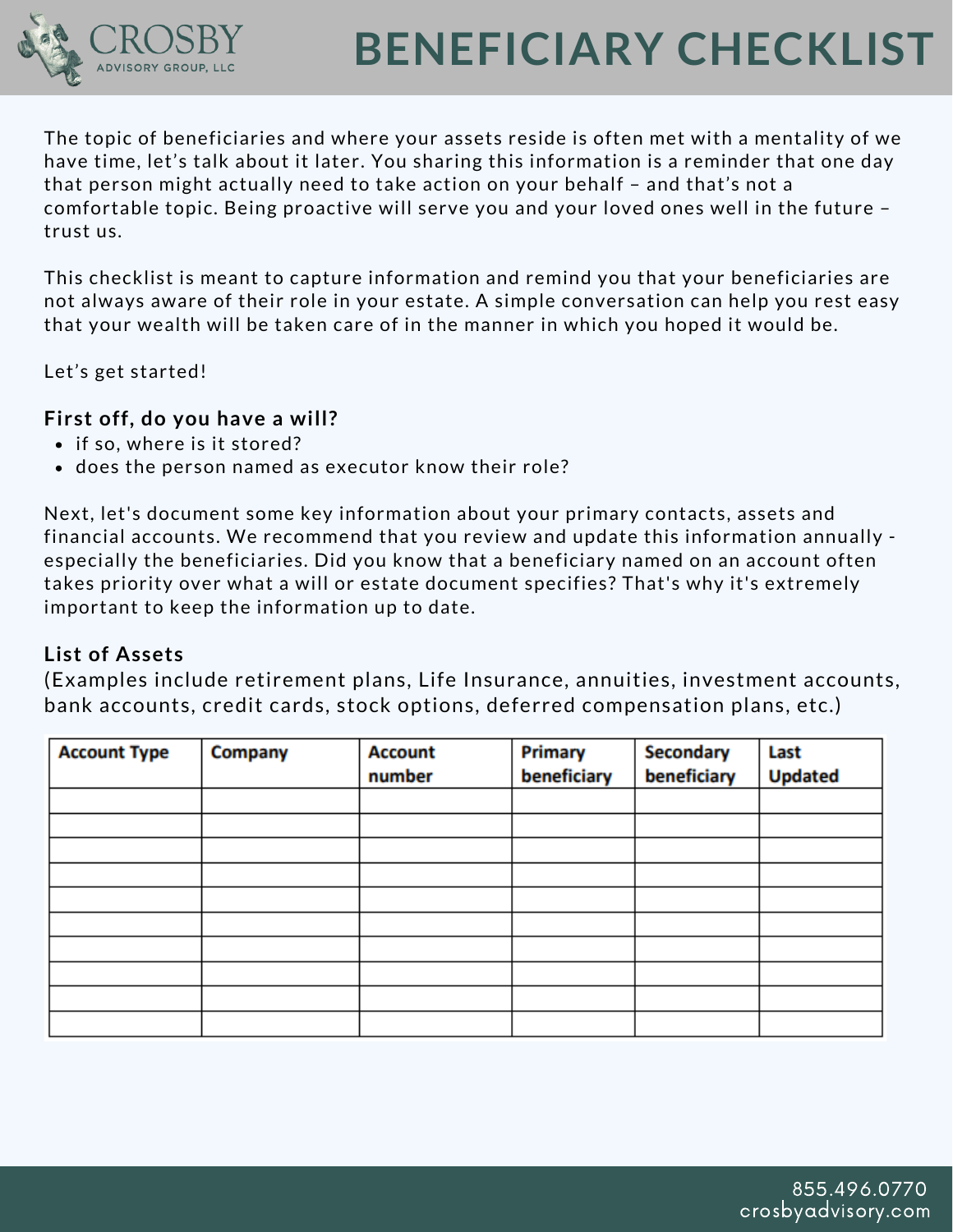

## **Outstanding loan information**

(Examples include home, vehicle, personal, etc.)

| Loan | Company | <b>Account</b><br>number | <b>Amount</b> | Last<br><b>Updated</b> |
|------|---------|--------------------------|---------------|------------------------|
|      |         |                          |               |                        |
|      |         |                          |               |                        |
|      |         |                          |               |                        |
|      |         |                          |               |                        |

#### **Power of Attorney**

(Examples include medical, financial, legal, business, real estate, etc.)

| Type | <b>Ordinary or</b><br><b>Durable</b> | <b>Primary Contact   Secondary</b> | <b>Contact</b> | Last<br><b>Updated</b> | <b>Paperwork</b><br><b>Location</b> |
|------|--------------------------------------|------------------------------------|----------------|------------------------|-------------------------------------|
|      |                                      |                                    |                |                        |                                     |
|      |                                      |                                    |                |                        |                                     |
|      |                                      |                                    |                |                        |                                     |
|      |                                      |                                    |                |                        |                                     |

#### **Important Contacts**

|                | Company                      | <b>Contact Name</b>  | <b>Phone Number</b> | Website                |
|----------------|------------------------------|----------------------|---------------------|------------------------|
| Financial      | <b>Crosby Advisory Group</b> | <b>Nate Crosby</b>   | 855-496-0770        | www.crosbyadvisory.com |
| <b>Advisor</b> |                              |                      |                     |                        |
| Insurance      | <b>Crosby Advisory Group</b> | <b>Julie Maglott</b> | 855-496-0770        | www.crosbyadvisory.com |
| <b>Advisor</b> | <b>NMD Insurance</b>         |                      |                     |                        |
| Lawyer         |                              |                      |                     |                        |
| Accountant     |                              |                      |                     |                        |
| Other          |                              |                      |                     |                        |